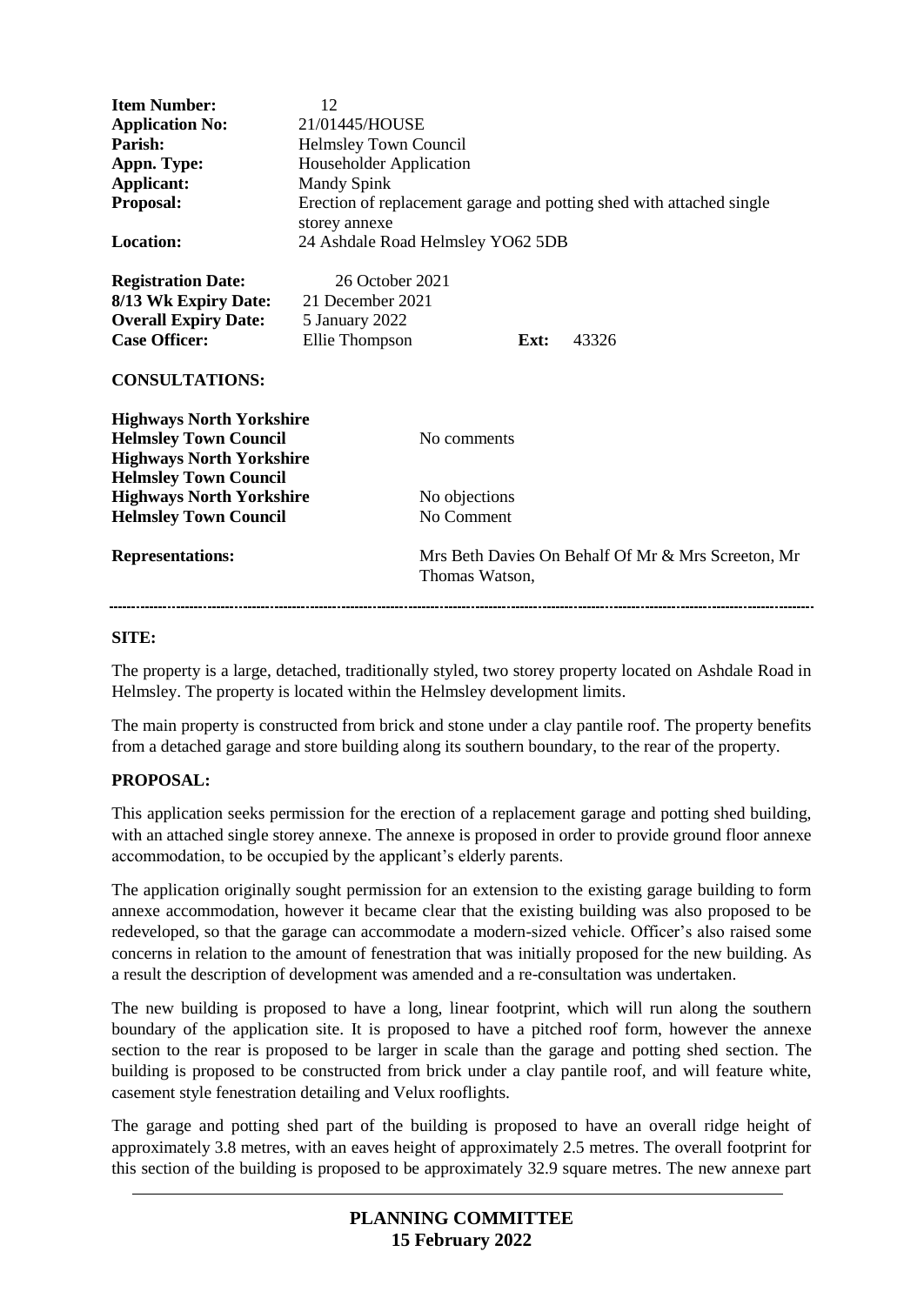of the building is proposed to have an overall ridge height of approximately 4.3 metres, with an eaves height of 2.5 metres. The overall footprint of this section of the building is proposed to be approximately 54.6 square metres.

As a result, the overall footprint of the entire development as a whole will be approximately 87.6 square metres.

The proposed ancillary annexe will share the vehicular access to the property and the amenity garden space.

### **POLICIES:**

Under Section 38(6) of the Planning and Compulsory Purchase Act 2004 planning authorities are required to determine each planning application in accordance with the planning policies that comprise the Development Plan unless material considerations indicate otherwise. The relevant Development Plan policies for the determination of this application are:

### **Helmsley Plan**

Policy H9 - Design Policy H2 - Windfall Development

### **The Ryedale Plan - Local Plan Strategy (2013)**

Local Plan Strategy – Policy SP1 General Location of Development and Settlement Hierarchy

Local Plan Strategy - Policy SP16 Design

Local Plan Strategy - Policy SP20 Generic Development Management Issues

Local Plan Strategy – Policy SP21 Occupancy Restrictions

#### **Material Considerations**

National Planning Policy Framework

National Planning Practice Guidance

#### **REPRESENTATIONS:**

A brief summary of the position of statutory and non-statutory consultees is included on the front sheet of the report and issues raised are addressed in the relevant appraisal sections of the report. All consultation responses are available for Members to view in full on the public access webpage, and referred to in the report accordingly. The application has undergone three consultation processes; following the change in the description of development, and some further amendments to the fenestration detailing on the building.

Helmsley Town Council was consulted on the application and has confirmed that it has no comments to make on the application. 2 objections were received from the occupiers of one neighbouring property and one member of the public (no. 6 Feversham Drive and no. 15 Station Road) to the initial consultation. A summary of the representations received are as follows:

- Misleading development description and statements: extending existing building as well as erecting a new annexe.
- Scale: Height and width of the structure is at odds with nearby vernacular outbuildings.
- Need for the development: principal dwelling is large enough to accommodate family members already.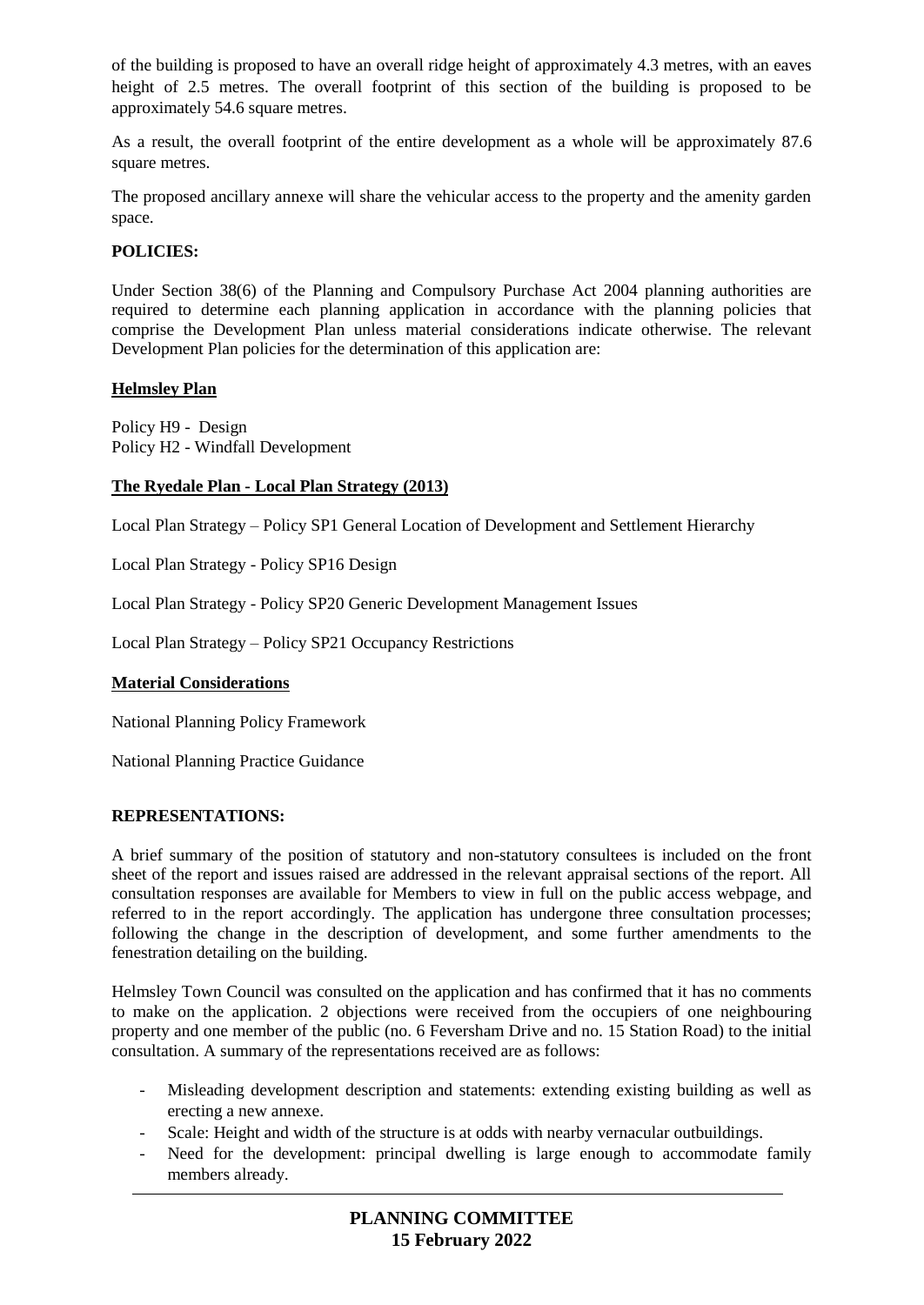- Overdevelopment of the site: Principal dwelling is a 5/6 bed property, and an annexe would mean the entire property could potential accommodate 12/14 people.
- Concern over the Future use: Concern that the annexe will be extended into the potting shed or garage spaces, to provide extra bedrooms or living spaces. Annexe could potentially be used a holiday let.
- Inappropriate design: Proposed use doesn't justify the excessive number of rooflights proposed, especially in garage and potting shed spaces. This is not typical of domestic roofs or low status vernacular buildings in this location.
- Proximity to no. 15 Station Road and impact on View: Would create a new detached dwelling within 9 metres of the rear of no. 15, immediately faced by the main living areas of no. 15. Proximity will be exacerbated by the difference in ground levels, at no.15's internal floor levels are 0.5m higher than external ground level.
- Impact on neighbouring Amenity: Impact of residential noise for occupiers of the new annexe and no. 15 Station Road; the main living spaces of both properties would be in close proximity, which is out of keeping with existing property distribution and alignments.
- The space between the new annexe and no.15 Station Road is a highly used recreational area – concerned that normal enjoyment of this garden space may need to be tempered by necessary consideration for new residents in a new location, in closer proximity.
- Loss of Privacy: for both the occupiers of no. 15 Station Road and the new annexe from the proposed rooflights.
- Environment and pattern of development: The garden spaces in the vicinity are well balanced with the properties that surround them, and a new detached residential development in the centre of that space would impact this pattern; development would also impact groundwater runoff potential.
- Impact on Wildlife: the siting of the development would break up the flow of adjoining green spaces for wildlife, and create additional light pollution and remove.
- Local Plan Contravention; in relation to Policy SP21 and the occupancy restrictions of the development.

The Local Highway Authority were consulted and the LHA has confirmed that it has no objections to the proposed development.

Following the revision to the description of development, a second consultation was undertaken. Before this consultation formally ended, the applicant's agent submitted revised plans which revised the fenestration detailing on the new building, resulting in an additional 14-day reconsultation was undertaken.

2 further objections were received in relation from the occupiers of no. 15 Station Road and no. 6 Feversham Drive, reiterating and confirming that their previous concerns outlined above still stand. The occupiers of no. 6 Feversham Drive confirmed that the change in description further exacerbates their concerns, as a larger new built garage will lend itself more readily to conversion, to extend the proposed annexe.

Some additional concerns were also raised, including:

- Concern that the replacement garage may pave the way for an application to convert this space into a salon which would exacerbate parking issues on Ashdale Road.
- Increase in scale of the existing garage building alongside addition of new annexe building. Scale of annexe is at odds with the guidance of SP16 as it will not be appropriate to the character of the host building in terms of scale.
- The garden space of no.15 Station road wraps around the garden of the application site amplifies the impact of the development on neighbouring amenity.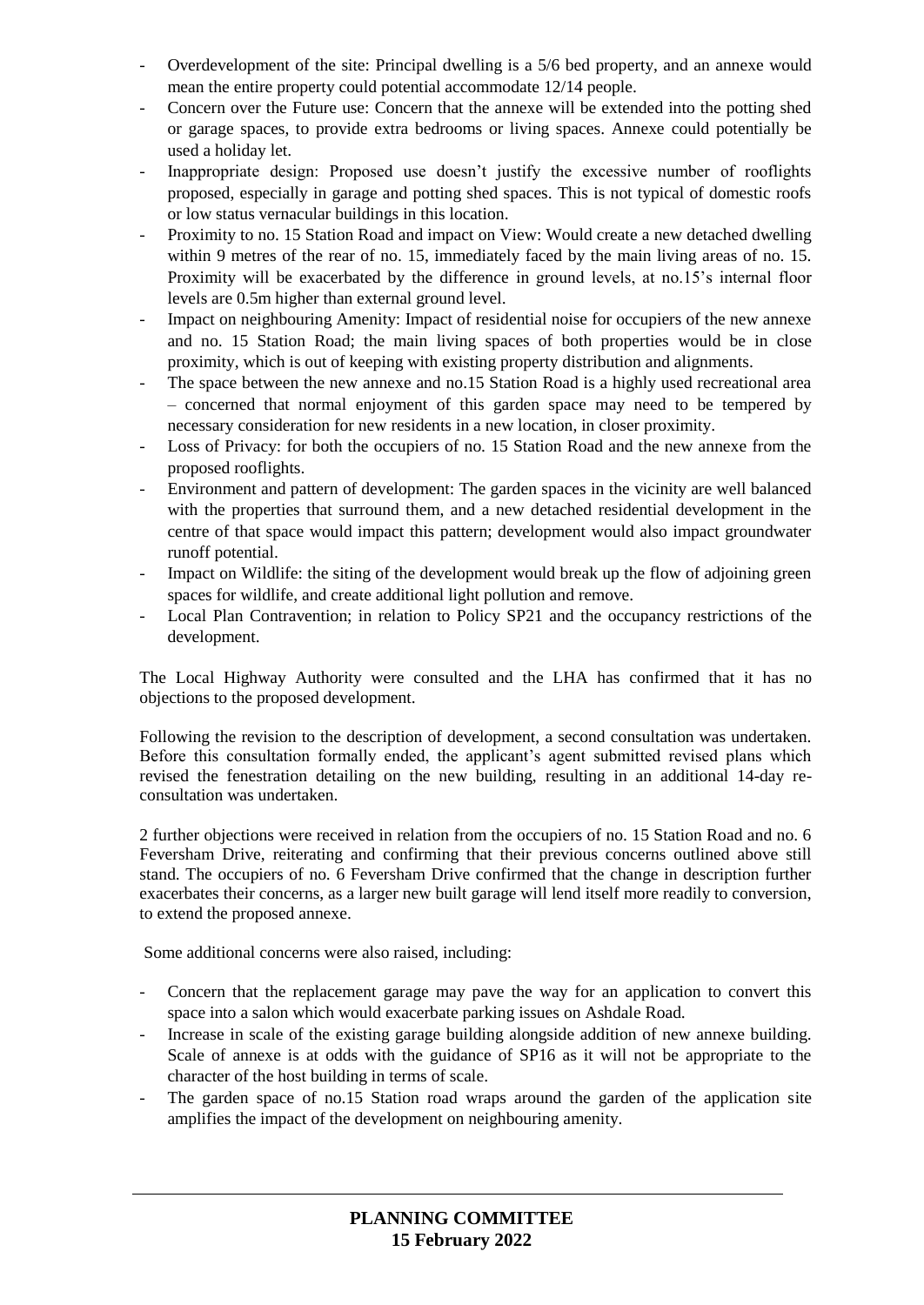- Sense of enclosure and impact on view: the new annexe will be visible from the main rear rooms of no. 15 Station road, and will be more than twice the height of the existing fence line in that location.
- Age and Heritage of application site and neighbouring properties: No.15 Station Road was built in 1927 and the properties in this area sit between the historic centre of Helmsley and the newer developments to the east. A new self-contained annexe would overdevelop the plot and compromise the character of the neighbourhood and the setting of each individual property.
- Development will set a precedent for detached dwellings in garden spaces.
- Impact on bat population, local ecology and green infrastructure networks.

The occupier of no. 15 Station Road made an additional response to the final 2 week re-consultation, stating that the revised fenestration details did not address the objections they had previously raised.

Helmsley Town Council responded to the re-consultation and confirmed that it has no comments on the revised proposed development.

# **PLANNING HISTORY:**

05/00031/FUL Planning permission was granted for the erection of attached double garage to side and alterations to ground floor rear elevation to form post supported rear canopy.

# **APPRAISAL:**

The main issues in the consideration of this application are:

- The Principle of the Development
- Design, Form and Character
- Impact on Residential Amenity
- Other Issues: Highways and Wildlife

#### Principle of the Development

The proposed annexe is within the Helmsley development limits (which are established under Policy H2 of the Helmsley Plan) and is within an existing residential unit.

Policy SP21 of the Local Plan Strategy provides support in principle for annexe accommodation within the curtilage of an existing dwelling, providing the proposed development remains ancillary to the existing house and will not be separately occupied.

The proposed annexe would be situated within the domestic curtilage of the principal dwelling, 24 Ashdale Road, and would share the same vehicular access and outdoor amenity space with the main property. On this basis, the principal of a new annexe on the site is considered to be acceptable.

Some concern has been raised by the occupiers of a neighbouring property that the new annexe building will be separate from the main, principal dwelling on the site, and so represents a new detached residential dwelling on the site. This application seeks permission for annexe accommodation in order to provide accommodation for the applicant's elderly parents; it does not seek permission for new, separate residential dwelling. Annexe accommodation is accommodation which provides additional ancillary residential space on the site and is not in itself a separate residential unit.

As such, if members are minded to grant permission for the proposed development, it would be necessary to limit the occupancy and use of the proposed annexe by condition in line with the requirements of Policy SP21(d). This would ensure that the annexe could not be separately let out, sold or used as a separate dwelling, and shall remain ancillary to the main house and only occupied by members of the family of the occupier of 24 Ashdale Road.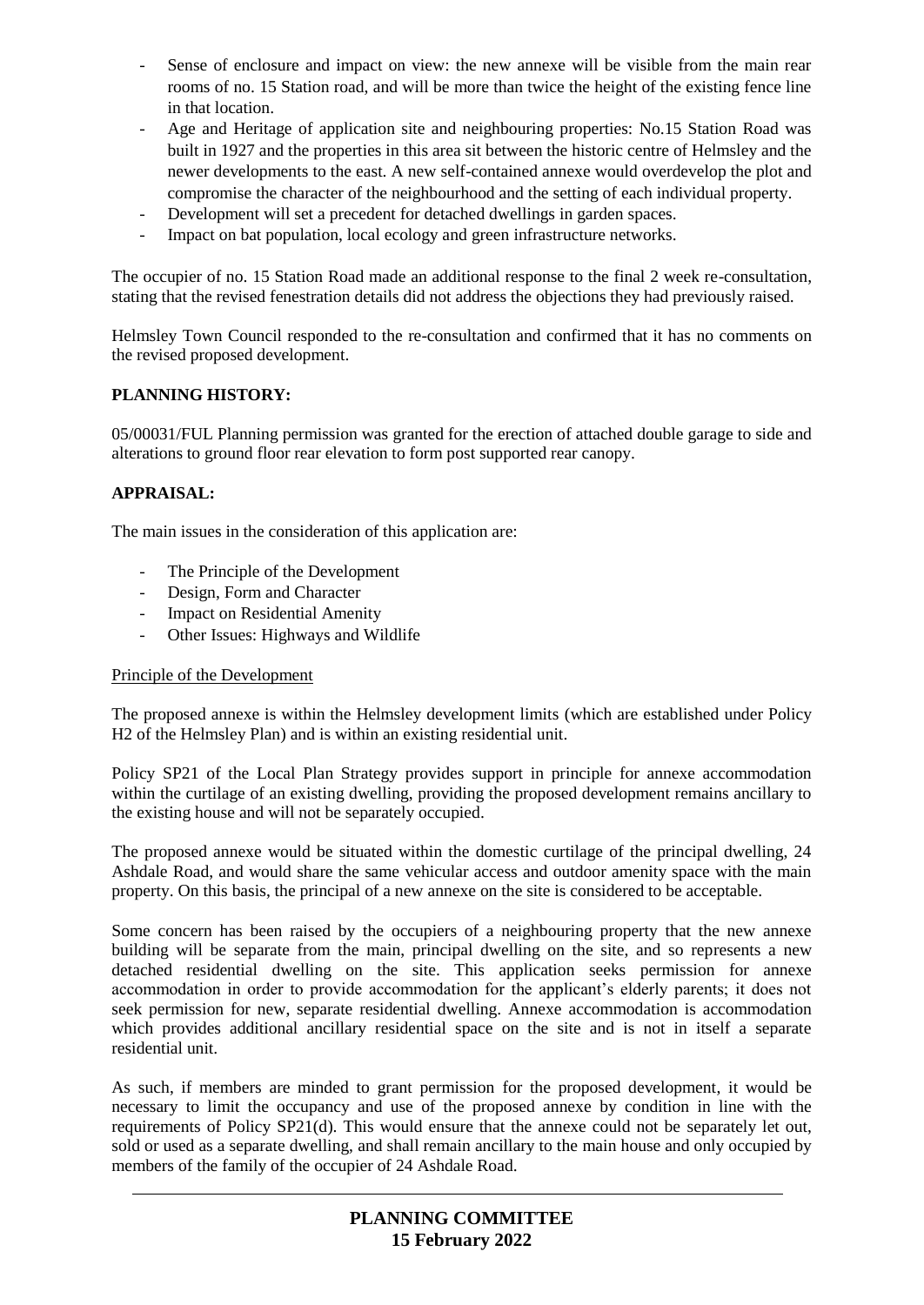### Design, Character and Form

The new building is proposed to have a linear form, and will be positioned along the southern boundary of the site. Both sections of the building are proposed to have a traditional, pitched roof form, with the Annexe section being slightly larger in scale than the garage and potting shed part of the building. Outbuildings are traditionally constructed along boundaries of properties, and so often take a long, linear form. While the building as a whole will be approximately 20 metres in length, the expanse of the building is somewhat broken up by the difference in scales between the garage part of the building and the annexe. Further to this, the building is proposed to be single-storey, and will be situated to the rear of the main property. As a result, in terms of the hierarchy of buildings in this location, it is not considered that the building would visually compete with the principal dwelling, or the surrounding properties. It will remain subservient in scale and mass to the main dwelling which is relatively generous in size and sits within a relatively generous plot. The proposed buildings would remain commensurate with the overall size and scale of the residential unit.

Concerns have been raised that the resulting scale of the building will be disproportionate to the scale of other vernacular outbuildings in the locality. Officers are of the view that this area of Helmsley has a mixture of dwellings and domestic outbuildings of a range of sizes, scales, positions, ages and designs. In this respect, it is considered that the proposed building would not be harmful to the built form or residential character of the locality.

The building is proposed to be constructed from brick under a clay pantile roof, and will feature casement style windows. It is considered that the use of these traditional materials is appropriate, as the building will reflect the character and appearance of the principal dwelling, and the surrounding area.

The proposed development is considered to be acceptable in terms of form, scale and materials. On this basis the proposed development is considered to comply with Policy H9 (Design) of the Helmsley Plan and Policy SP16 (Design) of the Ryedale Local Plan Strategy.

#### Impact on Residential Amenity

The new building is proposed to be situated along the southern boundary of the application site, which is shared with a number of properties along Station Road. There is an existing, boundary wall along this boundary, which varies in height between approximately 1.8 metres and 2.2 metres.

The new garage and potting shed part of the building will be situated in the same position as the existing building. The new structure will only be approximately 0.7 metres taller than the existing building, and as such it is not considered that this part of the proposed development would result in any significant detrimental impact on the amenity of neighbours, in terms of loss of light or overbearing effects, over and above what is currently experienced at the site.

The additional, new annexe part of the structure will be slightly larger than the garage/potting shed section. Occupiers of the neighbouring property to the south have raised some concerns over the scale of the new building, and the resulting sense of enclosure from its proximity to the rear of their property and garden amenity space. The overall height of this part of the building will be approximately 4.3 metres; however due to the pitched roof form of the building, this tallest point will be situated approximately 2.5 metres into the application site. Further to this, the new building will be situated approximately 9 metres away from the rear elevation of the neighbouring property to the south. Taking into account the form and scale of the building, existing boundary treatments, as well as the intervening garden land between the properties, it is not considered that the annexe part of the building would result in unacceptable harm to the amenity of the occupiers of this neighbouring property in terms of loss of light or an overbearing presence.

Some concerns were raised during the initial concern with regards to loss of privacy for both the occupiers of the neighbouring property and the proposed annexe, from the proposed roof lights in the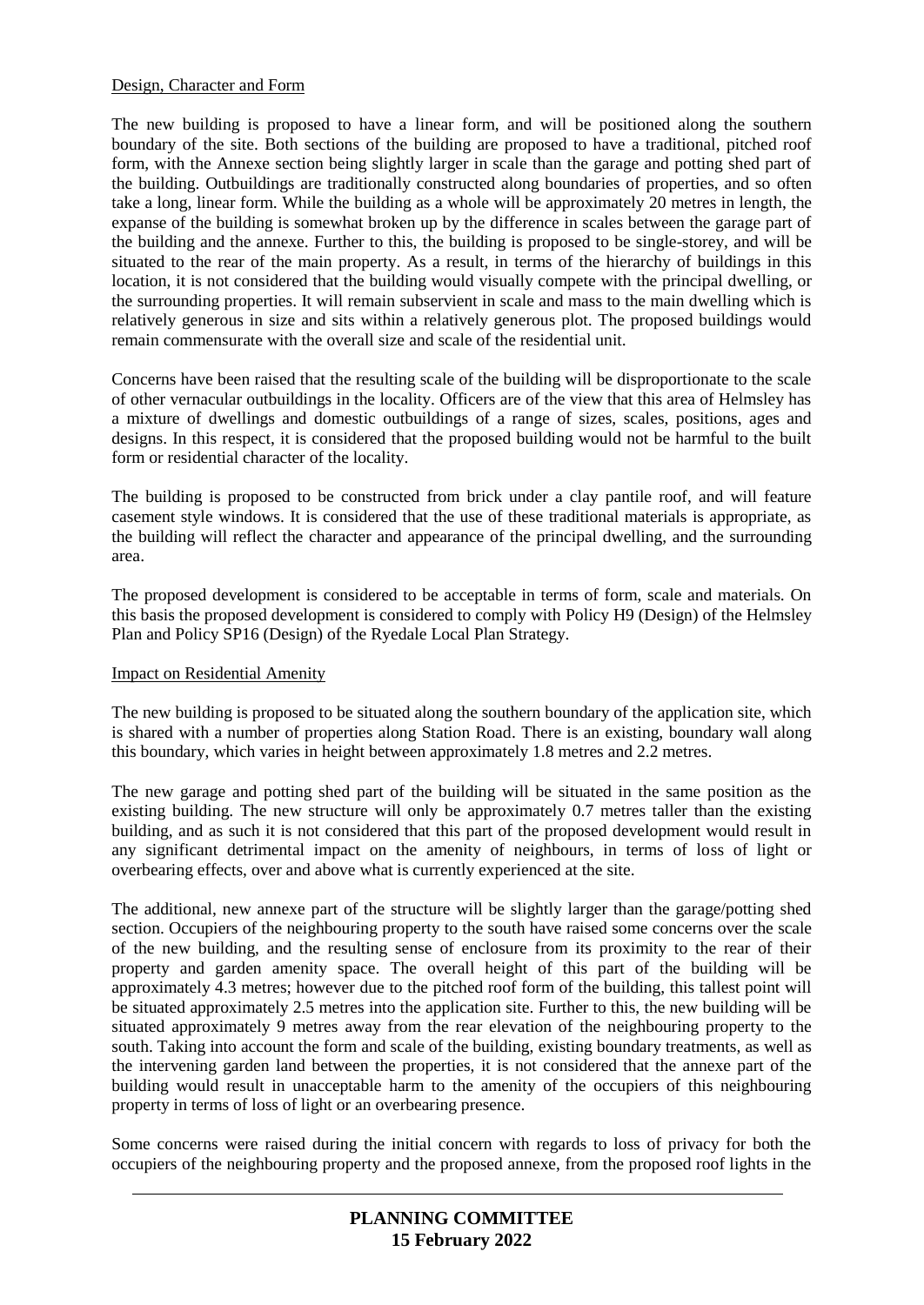southern roof slope of the building. The revised plans indicate that the remaining three roof lights on this roof slope are proposed to be obscure glazed, to ensure that there are no inter-visible views between the annexe building and the upper floors of the neighbouring property. On this basis it is not considered that the proposed development would result in any overlooking or loss of privacy for the occupiers of the neighbouring properties, or future occupiers of the annexe itself.

Objections have also been raised around the positioning of a residential annexe within the garden space of the application site, in close proximity to the gardens of neighbouring properties. The proposed annexe would not change the use of this part of the site, as the entire site (including the garden) is domestic in use. It is acknowledged that the proposed development may result in some increased comings and goings to this part of the garden. However the annexe will be ancillary to the principal dwelling, and is proposed to be used and occupied by family members. As such it is not considered that there would be a significant increase in the number of people at the site, or a level of activity in this part of the garden which would result in unacceptable harm to the residential amenity of the occupiers of neighbouring dwellings. It should also be noted that the applicant could install a garden building or patio in this location under permitted development, which could also result in increased activity in this part of the site.

Concerns have also been raised regarding the impact of noise arising from neighbouring gardens on the occupiers of the annexe. Whilst the application site and surrounding neighbouring properties have outdoor amenity areas and gardens, it is noted that the annexe, main dwelling and garden are in relative close proximity to the gardens of neighbouring properties. In this respect, it is not considered that the occupiers of the proposed annexe would experience a level of noise or disturbance arising from the use of neighbouring gardens, which would be significantly greater than that which is currently experienced at the property.

On this basis, it is considered that the proposed development complies with Policy SP20 (Generic Development Management Issues) of the Ryedale Local Plan Strategy.

### Other Issues

Some concern has been raised with regard to the impact of the proposed development on local wildlife. The site is not located within a site of importance for nature conservation. The new building is proposed to be located along the southern boundary of the site, partially on the footprint of the existing building, within a residential garden area within a built up location. There is no significant planting around the existing structure, and the wider footprint of the plot of the new annexe consists of lawned grass. The application site is a domesticated outdoor garden space, and the proposed development on an existing built footprint would not undermine the extent to which the existing garden supports wildlife. On this basis, it is not considered that the development would have a detrimental effect on local wildlife or reduce the opportunity of the site in supporting wildlife.

The existing garage building is a traditional building, and could potentially host some small numbers of bat roosts. Planning permission is not required for the demolition of this building; however it is considered proportionate in this instance to attach an informative, to remind the applicant of their responsibility under the Wildlife and Countryside Act.

Some concern has also been raised in relation to the proposed use of the new building, and the potential for the annexe to be used as a holiday let, or the garage to be converted into a salon. As outlined above, this application seeks permission for a residential annexe, which will provide additional domestic accommodation. A condition is recommended to control the use and restrict the occupancy of this building, to ensure that it will not be able to be used as a holiday let without the grant of a further planning permission. The application must be considered on the basis of the use applied for and not on the basis of speculation over future use. Any future use which would require planning permission would need to be the subject of a future planning application.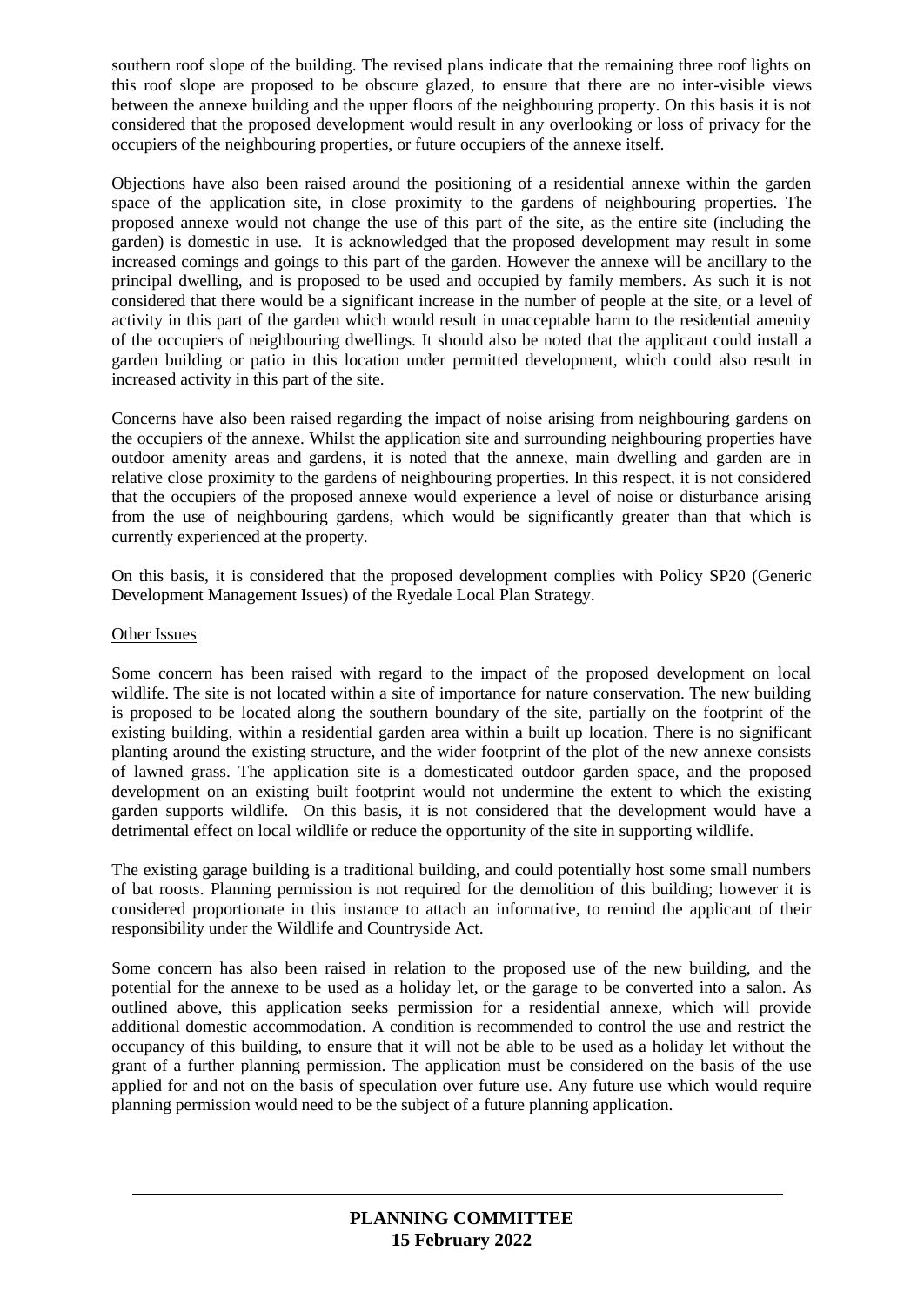### **Conclusion:**

The principle of annexe accommodation in this location is acceptable, and is supported by Policies SP1 and SP21 of the Ryedale Local Plan. The site is also within the development limits of Helmsley which are established by the Helmsley Plan. Additionally, the proposed development is considered to be of an acceptable design, and it is considered that the development will not have a significant, unacceptable detrimental impact on the amenity of neighbours. As such, the proposed development is considered to comply with policies H2 and H9 of the Helmsley Plan and policies SP1, SP16, SP20 and SP21 of the Ryedale Local Plan Strategy and the NPPF. On this basis approval is recommended subject to the following conditions.

# **RECOMMENDATION: Approval**

1 The development hereby permitted shall be begun on or before.

Reason: To ensure compliance with Section 51 of the Planning and Compulsory Purchase Act 2004

2 The development hereby permitted shall be carried out in accordance with the following approved plan(s):

Site Location Plan (On Revised Plans, drwg. no. 1511-S11\_100 Rev A), (scanned to file on 22.12.2021)

Revised Proposed Site Layout, Elevations and Floor Plans, drwg. no. 1511-S11\_100 Rev A, (scanned to file on 22.12.2021)

Reason: For the avoidance of doubt and in the interests of proper planning in accordance with Policies SP16 and SP20 of the Ryedale Plan - Local Plan Strategy.

3 The materials of the development hereby approved shall be in accordance with the details included in the Planning Application Form (scanned to file on 04.11.2021) unless otherwise agreed in writing by the Local Planning Authority.

Reason: To ensure a satisfactory external appearance and to satisfy the requirements of Policies SP12 and SP16 and SP20 of the Local Plan Strategy.

4 The accommodation (annexe) hereby permitted shall be, and shall remain, ancillary to the use of the dwelling currently known as 24 Ashdale Road, Helmsley, YO62 5DB, and shall at no time be sold or let off separately from this property. The annexe shall only be used by relatives/dependants of the occupier of the main dwelling and shall not be occupied as a separate or self-contained dwelling unit.

Reason: In order to ensure that the self-contained annex is available for its intended use and is not used as a separate dwelling and to satisfy the requirements of Policies SP1, SP2 and SP21 of the Ryedale Plan - Local Plan Strategy.

5 Unless otherwise agreed in writing with the Local Planning Authority, the rooflights in the southern roof slope of the development hereby approved shall be obscured to the highest level of obscuration (Pilkington Glass Level 5 or equivalent).

Reason:- To protect the privacy of adjoining properties and to comply with Policy SP20 of the Ryedale Plan - Local Plan Strategy.